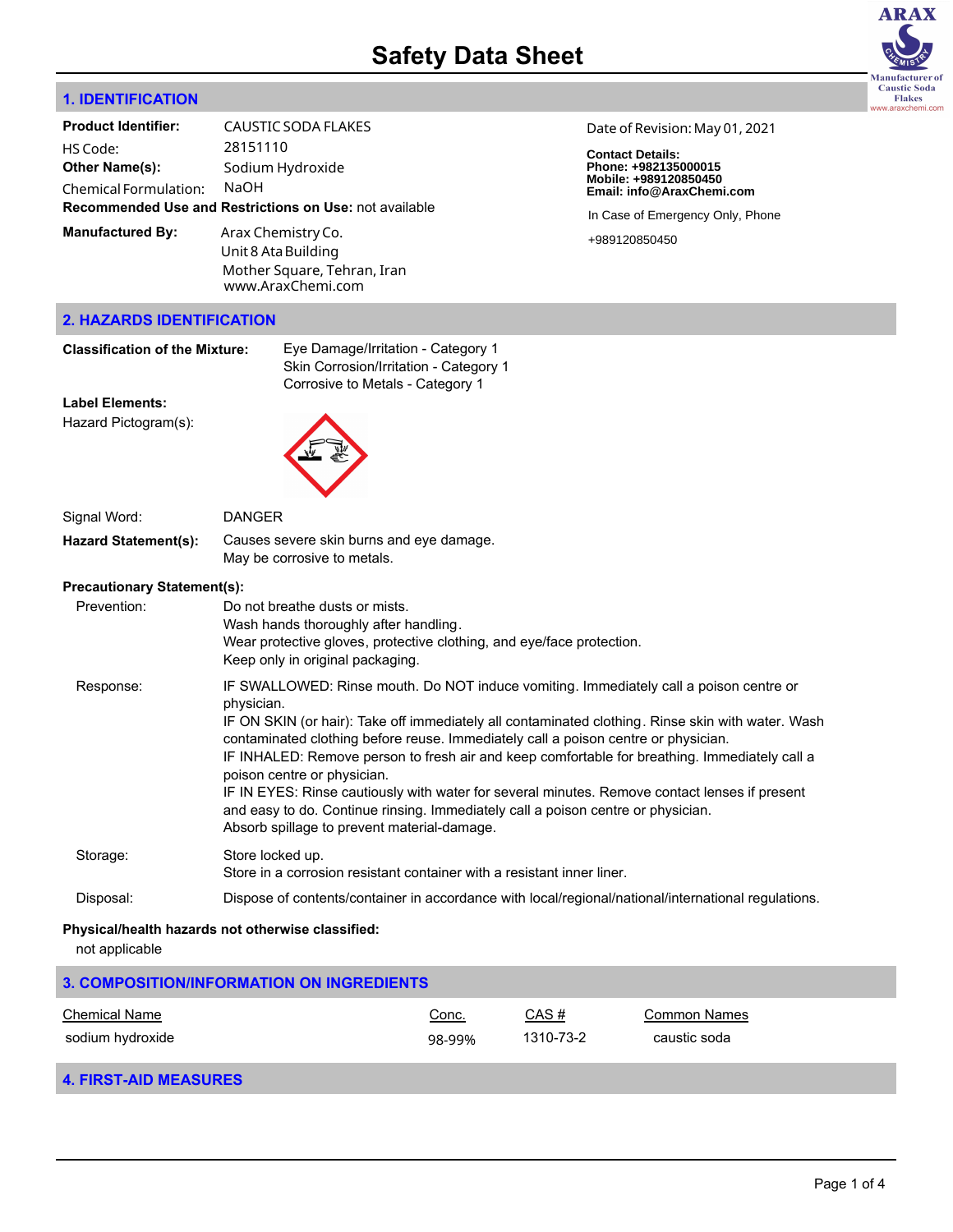# **Necessary Measures:**

IF SWALLOWED: Rinse mouth. Do NOT induce vomiting. Immediately call a poison centre or physician. IF ON SKIN (or hair): Take off immediately all contaminated clothing. Rinse skin with water. Wash contaminated clothing before reuse. Immediately call a poison centre or physician.

IF INHALED: Remove person to fresh air and keep comfortable for breathing. Immediately call a poison centre or physician.

IF IN EYES: Rinse cautiously with water for several minutes. Remove contact lenses if present and easy to do. Continue rinsing. Immediately call a poison centre or physician.

Absorb spillage to prevent material-damage.

#### **Most important symptoms, both acute and delayed:**

Causes serious eye damage.

Causes severe skin burns and eye damage.

#### **Indication of immediate medical attention and special treatment needed, if necessary:**

not applicable

#### **5. FIRE-FIGHTING MEASURES**

#### **Suitable (and unsuitable) extinguishing media:**

Use extinguishing media appropriate for surrounding fire.

# **Specific hazards arising from the chemical (e.g.: hazardous combustion products):**

May liberate carbon monoxide, carbon dioxide and oxides of sodium.

#### **Special protective equipment and precautions for firefighters:**

As for surrounding fire. Firefighters should wear full protective clothing and self contained breathing equipment.

### **6. ACCIDENTAL RELEASE MEASURES**

#### **Personal precautions, protective equipment and emergency procedures:**

Wear appropriate protective equipment. See section 8.

#### **Environmental precautions:**

Prevent from entering sewers, waterways or low areas.

### **Methods and materials for containment and cleaning up:**

Isolate hazard area and restrict access. Small spills: soak up with inert absorbent material and scoop into containers. Large spills: prevent contamination of waterways. Dike and pump into suitable containers. Clean up residual with absorbent material, place in appropriate container and flush with water.

# **7. HANDLING AND STORAGE**

### **Precautions for safe handling:**

Do not breathe dusts or mists. Wash hands thoroughly after handling. Keep only in original packaging. Do not ingest. Avoid contact with eyes, skin and clothing.

#### **Conditions for safe storage, including any incompatibilities:**

Store locked up. Store in a corrosion resistant container with a resistant inner liner. Keep out of reach of children. Store in a cool, dry area.

#### **8. EXPOSURE CONTROLS/PERSONAL PROTECTION**

# **Control parameters - Exposure limits:** Ingredient:

sodium hydroxide

#### **Appropriate engineering controls:**

Provide exhaust ventilation to keep airborne levels below recommended exposure limits.

#### **Respiratory protection:**

If exposure exceeds occupational exposure limits, use an appropriate NIOSH approved respirator.

**ARAX** 

**Lanufacturer** of Caustic Soda **Flakes** www.araxchemi.com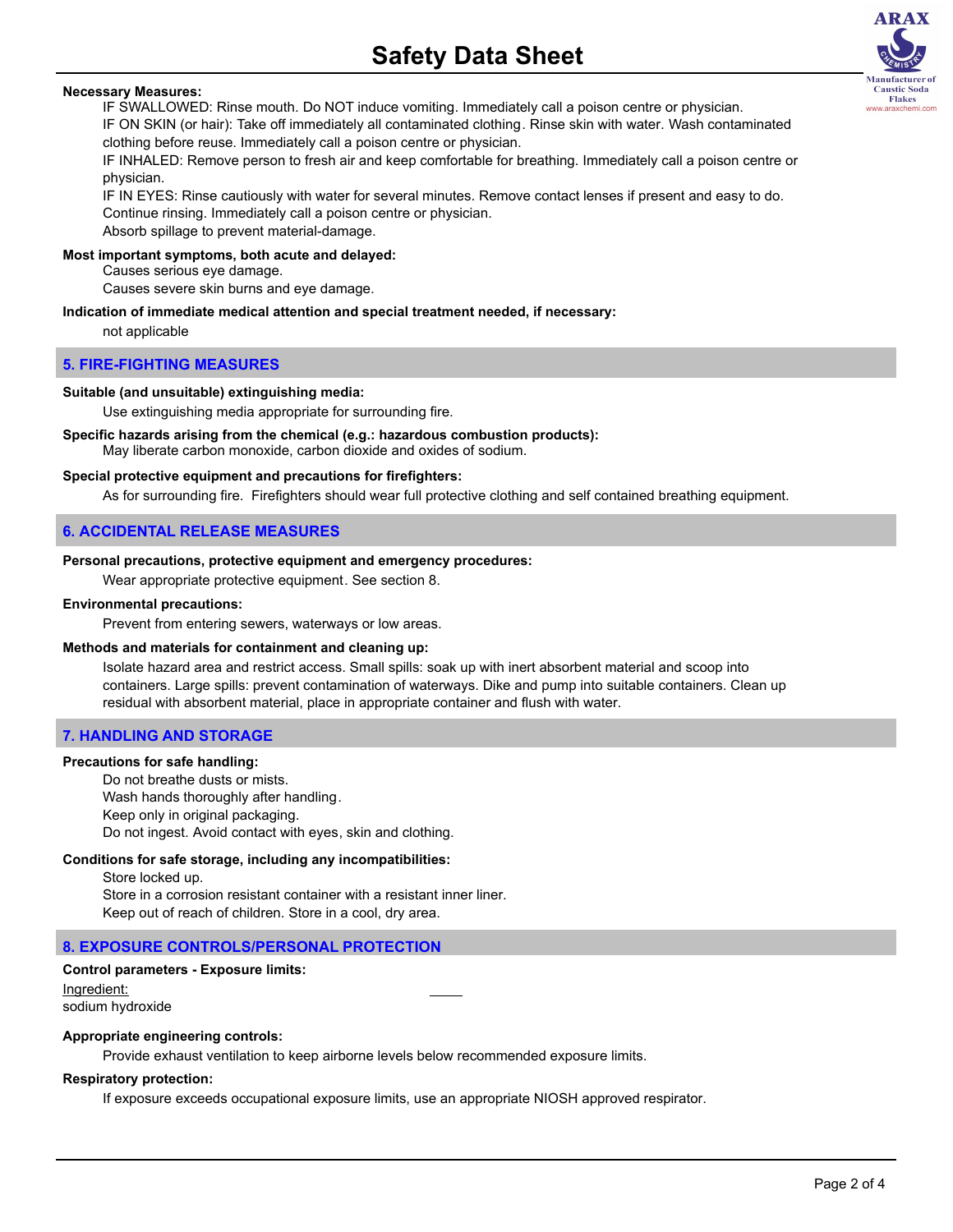# **Other protection:**

Wear protective gloves, protective clothing, and eye/face protection.

# **9. PHYSICAL AND CHEMICAL PROPERTIES**

| White Flakes            |
|-------------------------|
| no odour                |
| not available           |
| 1% sol. 12.6            |
| not available           |
| not available           |
| not applicable          |
| not available           |
| not available           |
| not available           |
| not available           |
| not available           |
| 1.000                   |
| 347q/100q water at 100c |
| not available           |
| not available           |
| not available           |
| not available           |
|                         |

# **10. STABILITY AND REACTIVITY**

#### **Reactivity:**

This material is considered to be non-reactive under normal use conditions.

#### **Chemical stability:**

Stable.

### **Possibility of hazardous reactions:**

Reacts with acids and metals

**Conditions to avoid (e.g.: static discharge, shock or vibration):**

not applicable

# **Incompatible materials:**

Oxidizers / Acid

### **Hazardous decomposition products:**

not available

### **11. TOXICOLOGICAL INFORMATION**

### **POTENTIAL ACUTE HEALTH EFFECTS**

**Inhalation:** May cause respiratory tract irritation. **Ingestion:** May be harmful if swallowed. **Eye contact:** Causes serious eye damage. **Skin contact:** Causes severe skin burns and eye damage. **Skin absorption:** not available

### **POTENTIAL CHRONIC HEALTH EFFECTS**

| Inhalation:             | not available |
|-------------------------|---------------|
| Ingestion:              | not available |
| Eye contact:            | not available |
| <b>Skin contact:</b>    | not available |
| <b>Skin absorption:</b> | not available |

# **Mutagenicity: not** available

**Carcinogenicity:** This information, if applicable, can be found in Section 2. **Reproductive toxicity:** This information, if applicable, can be found in Section 2.